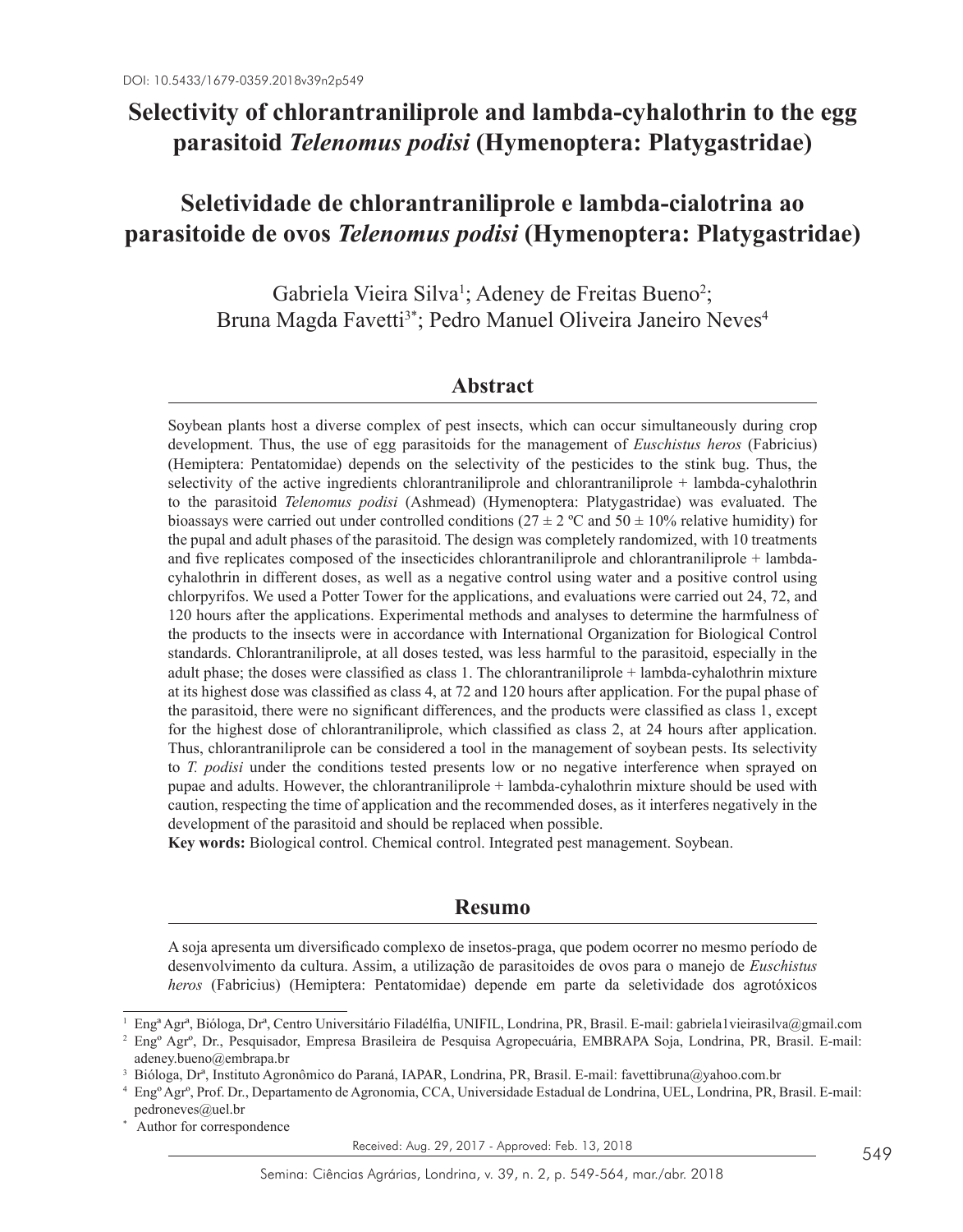utilizados para o controle de pragas que atacam a lavoura concomitantemente aos percevejos. A partir disso, avaliou-se a seletividade dos princípios ativos chlorantraniliprole e chlorantraniliprole + lambdacialotrina no desenvolvimento do parasitoide *Telenomus podisi* (Ashmead) (Hymenoptera: Platygastridae). Os bioensaios foram realizados em laboratório sob condições controladas (temperatura  $27 \pm 2$  °C e UR 50  $\pm$  10%) nas fases de pupa e adulto do parasitoide. O delineamento utilizado foi inteiramente casualizado, com dez tratamentos e cinco repetições compostas pelos inseticidas chlorantraniliprole e chlorantraniliprole + lambdacialotrina em diferentes doses, bem como um controle negativo com água. As aplicações foram feitas com a Torre de Potter e as avaliações realizadas após 24, 72 e 120 horas. A condução do experimento e classificação utilizada para determinar a nocividade dos produtos aos insetos foi de acordo com as normas da IOBC (International Organization for Biological and Integrated Control). Chlorantraniliprole em todas as doses foi menos nocivo ao parasitoide, principalmente sobre a fase adulta, onde as doses se enquadraram na classe 1 (inócuo). A mistura chlorantraniliprole + lambdacialotrina em sua maior dose foi enquadrada na classe 4 (nocivo) às 72 e 120 horas após a aplicação. Para a fase de pupa do parasitoide, não houve diferenças significativas, sendo os produtos enquadrados na classe 1 (inócuo), exceto para a maior dose de clorantraniliprole, pertencente à classe 2 (levemente nocivo) 24 horas após a aplicação. Assim, chlorantraniliprole pode ser considerado uma ferramenta no manejo de pragas da soja considerando a sua seletividade a *T. podisi* nas condições testadas, pois não apresenta interferência negativa no desenvolvimento do parasitoide, quando pulverizado sobre pupas e adultos. Entretanto, a mistura chlorantraniliprole + lambda-cialotrina deve ser utilizada com cautela, respeitando-se o momento de aplicação e as doses recomendadas, pois interfere negativamente no desenvolvimento do parasitoide, devendo ser substituída quando possível. **Palavras-chave:** Controle biológico. Controle químico. Manejo integrado de pragas. Soja.

#### **Introduction**

Integrated pest management (IPM) uses different control tactics in a concerted manner. The goal is to complement natural, biological forms of pest control and to maintain pest populations below the levels that cause damage, thus conserving the environment and beneficial arthropods. In this goal, parasitoids and agrochemicals can be used simultaneously, provided there is compatibility between these control methods (REISS et al., 1998; POLANCZYK et al., 2010). Thus, the selectivity of insecticides to natural enemies is of great importance and should be evaluated when choosing insecticides for IPM programs (BUENO et al., 2012).

Insecticide selectivity to natural enemies has been studied for decades (HASSAN et al., 1998; ZOTTI et al., 2008; FONSECA et al., 2012; DIAMANTINO et al., 2014). However, in addition to being specific to the biological organism under study and its phases of development, pesticide selectivity is directly related to its concentration (DESNEUX et al., 2004). Changes in dosage can directly impact its selectivity classification (BUENO et al., 2017). Those changes can occur, for example, after occurence of *Helicoverpa armigera* (Hübner) (Lepidoptera: Noctuidae) in crops in Brazil (CZEPAK et al., 2013), when pesticides started to be used in higher concentrations than those normally recommended for other pest species, since target-pest populations already showed resistance to several insecticides (WYCKHUYS et al., 2013). Thus, such intensified use of insecticides can significantly impact beneficial entomofauna and lead to changes in IPM strategies (BUENO et al., 2008).

*Helicoverpa armigera* gained attention in soybeans, where it is detrimental throughout the vegetative and reproductive stages of plant development because it consumes leaves and pods (WANG; LI, 1984; CZEPAK et al., 2013). It occurs simultaneously with other important pests, such as the brown stink bug *Euschistus heros* (Fabricius) (Hemiptera: Pentatomidae). Considering the cultivation of soybeans as a system in which various organisms coexist, the chemical control of *H. armigera* can impact the natural biological control of other pests. Pesticides can have deleterious effects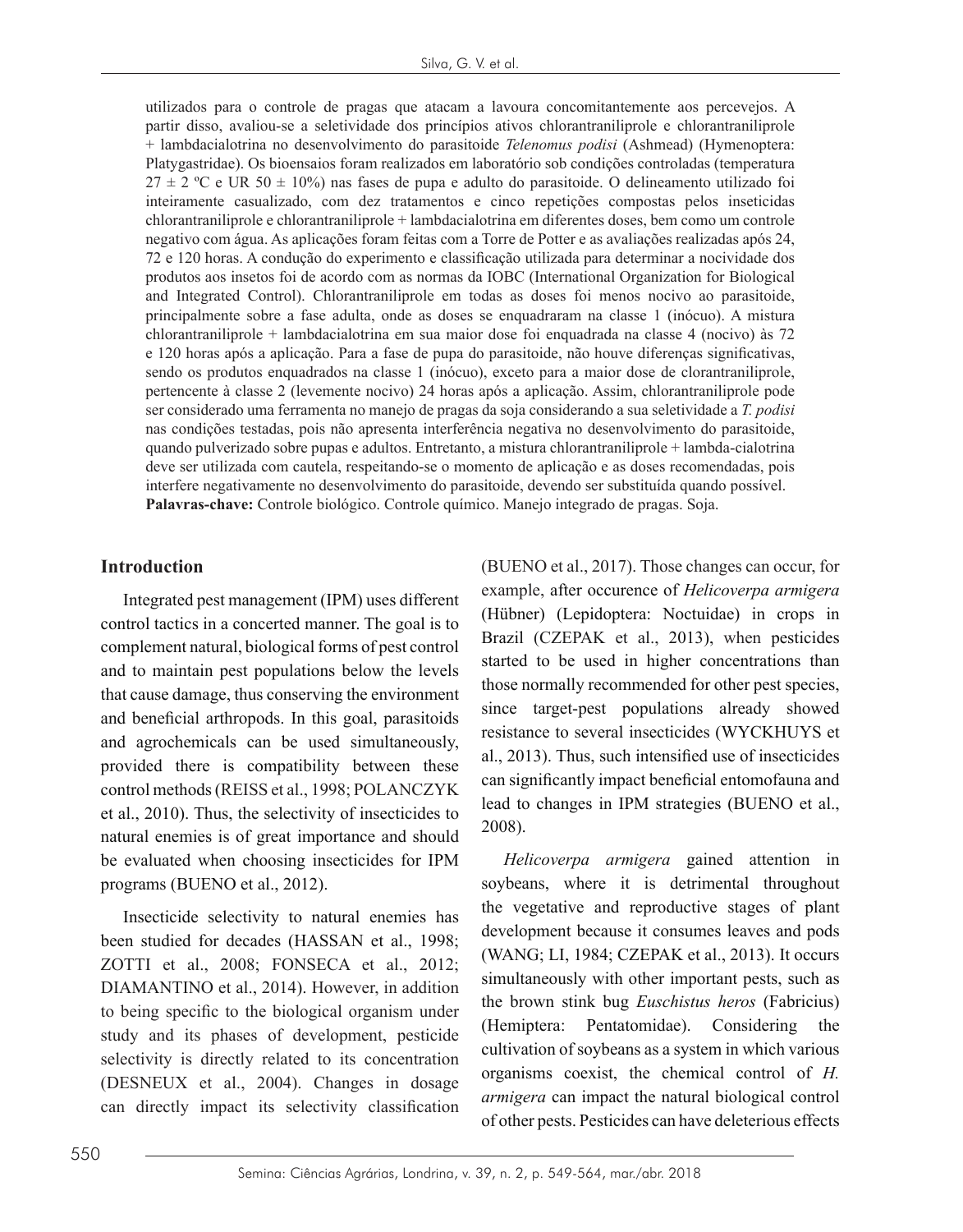on the natural enemies of the brown stink bug when nonselective products or abusive pesticide dosages are used (POMARI-FERNANDES et al., 2015).

Among the natural enemies of *E. heros*, the egg parasitoid *Telenomus podisi* (Ashmead) (Hymenoptera: Platygastridae) stands out as a species that shows a preference for this stink bug's eggs (CORRÊA-FERREIRA; AZEVEDO, 2002, DOETZER; FOERSTER, 2007). This further reinforces the importance of integrating different control tactics into IPM and the study of the selectivity of new products and/or new dosages.

Among the products used in the management of *H. armigera* are chlorantraniliprole and a mixture of chlorantraniliprole with lambda-cyhalothrin. However, few studies have assessed the effect of chlorantraniliprole or lambda-cyhalothrin on *T. podisi* at higher doses that might be used to control

*H. armigera*. Therefore, we evaluated the possible impacts of spraying chlorantraniliprole and lambdacyhalothrin during the pupal and adult stages of *T. podisi* and determined the toxicity of different doses of those chemicals.

# **Materials and Methods**

The insects used in the bioassays were taken from laboratory rearing that is maintained in the Embrapa Soybean. The eggs of *E. heros* that were used in the bioassays were previously stored in liquid nitrogen.

We used an application rate of 150 L ha-<sup>1</sup>. The solutions for each treatment (Table 1) were sprayed through a Potter Tower previously calibrated to deposit  $1.25 \pm 0.25$  mg per cm<sup>2</sup>, accordingly standardized protocols recommended by the International Organization for Biological Control (IOBC) (HASSAN et al., 1985).

**Table 1.** Insecticides tested during the pupal and adult phases of the egg parasitoid *Telenomus podisi*.

| <b>Commercial product</b><br>(c.p.)  | <b>Formulation</b> | Active ingredient (a.i.)                                | Dose c.p.<br>$(mL \, ha^{-1})$ | Dose a.i.<br>$(g \, a.i. \, ha^{-1})$ |
|--------------------------------------|--------------------|---------------------------------------------------------|--------------------------------|---------------------------------------|
| Premio®                              | 200 SC             | chlorantraniliprole <sup>1</sup>                        | 50                             | 10                                    |
| Premio®                              | 200 SC             | chlorantraniliprole <sup>1</sup>                        | 75                             | 15                                    |
| Premio®                              | 200 SC             | chlorantraniliprole <sup>1</sup>                        | 100                            | 20                                    |
| Premio®                              | 200 SC             | chlorantraniliprole <sup>1</sup>                        | 150                            | 30                                    |
| Premio®                              | 200 SC             | chlorantraniliprole <sup>1</sup>                        | 250                            | 50                                    |
| Ampligo <sup>®</sup>                 | 100/50 SC          | chlorantraniliprole+<br>lambda-cyhalothrin <sup>2</sup> | 100                            | $10 + 5$                              |
| Ampligo <sup>®</sup>                 | 100/50 SC          | chlorantraniliprole+<br>lambda-cyhalothrin <sup>2</sup> | 300                            | $30 + 15$                             |
| Ampligo <sup>®</sup>                 | 100/50 SC          | chlorantraniliprole+<br>lambda-cyhalothrin <sup>2</sup> | 500                            | $50 + 25$                             |
| Water<br>(negative control)          |                    |                                                         |                                |                                       |
| Lorsban 480BR®<br>(positive control) | 480 EC             | chlorpyrifos                                            | 2000                           | 960                                   |

<sup>1</sup>Insecticide from the anthranilamides chemical group. <sup>2</sup>Insecticide from the pyrethroids chemical group.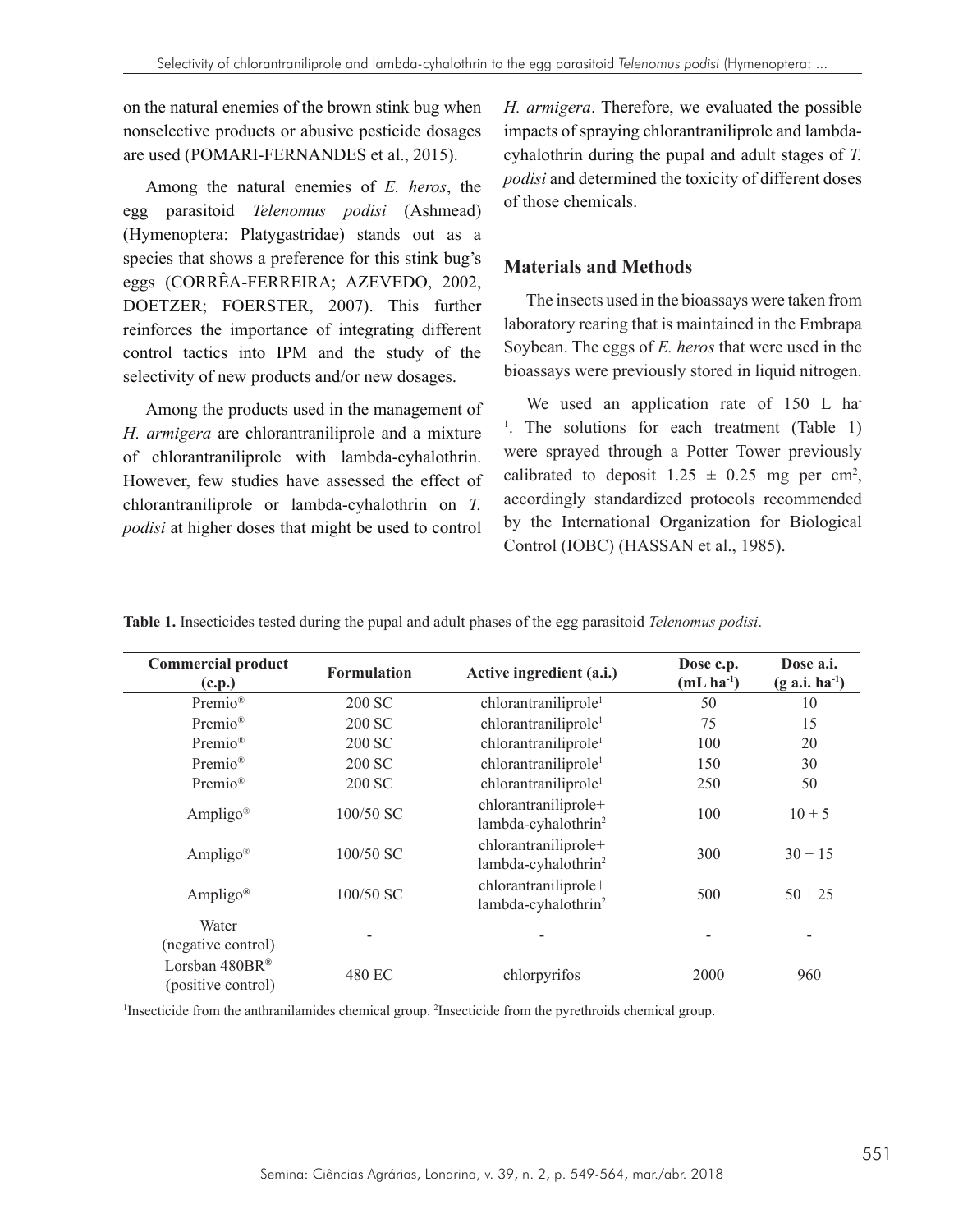*Selectivity of chlorantraniliprole and chlorantraniliprole + lambda-cyhalothrin to pupae of T. podisi*

Cards containing *T. podisi* pupae inside *E. heros* eggs (13 days post-parasitism) were sprayed (parasitoids pupae approximately 24 hours before adult emergence). Subsequently, the cards remained in environmental conditions (27  $\pm$  2 °C and 50  $\pm$ 10% RH) for 2 hours in order for the insecticide to dry. Thereafter, the cards were transferred to standard IOBC cages (DEGRANDE et al., 2002).

Contact cages proposed by Degrande et al. (2002), with glass panels composing the bottom and the top of the cage, were used. The outer surface of the glass plates was covered with black cardboard paper that had a center square (7 cm  $\times$  7 cm) removed. The cards containing *T. podisi* pupae were inserted into the cages. Twenty-four, 72, and 120 h after the emergence of the parasitoids, new cards were inserted with approximately 70 *E. heros* eggs. The following parameter were evaluated: emergence of adults (%), parasitism (%) of  $F_0$ generation, and emergence  $(\%)$  of  $F_1$  generation.

*Parasitism capacity of T. podisi adults from pupae sprayed with chlorantraniliprole and chlorantraniliprole + lambda-cyhalothrin*

We used four females, which emerged from sprayed eggs (Table 1), per replication for the bioassays. Approximately 40 *E. heros* eggs were attached to  $2.5 \text{ cm} \times 5 \text{ cm}$  white paperboard cards. The cards were placed into Duran-type tubes containing droplets of pure honey for parasitoid feeding. They were then given to *T. podisi* females for parasitism. The tubes were sealed with plastic film and kept in temperature-controlled chambers regulated at  $25 \pm$ 2 °C and 70  $\pm$  10% RH, with a photoperiod of 14/10 hours light/dark. Every 24 hours, the cards were removed and changed. This procedure was repeated daily for a period of 15 days. The cards removed from the tubes were placed into plastic bags and kept in the same environmental conditions as where

they were parasitized. We assessed the total number of parasitized eggs per female, lifetime parasitism  $(%)$ , adult emergence  $(%)$ , the longevity of parental females (days), and the sex ratio of the parasitoids.

*Selectivity of chlorantraniliprole and chlorantraniliprole + lambda-cyhalothrin to T. podisi adults*

Glass plates (13  $\times$  13 cm, 2 mm thick) were sprayed with various doses of the products (Table 1). Afterwards, they remained in environmental conditions ( $27 \pm 2$  °C and  $50 \pm 10\%$  RH) for 2 hours, for complete evaporation of the pesticides, leaving a film of the product on the glass to allow for contact between the parasitoids and the insecticides. In the preparation of cages, the glass plates were covered externally with black cardboard paper, whose central square (7 cm  $\times$  7 cm) was removed (DEGRANDE et al., 2002).

*Telenomus podisi* adults at 48 hours of age were inserted into the contact cage through emergence tubes (CARMO et al., 2009), connected through holes in the cages. The parasitoids were given cards containing 100 non-sprayed *E. heros* eggs after 24, 72, and 120 hours, to assess the parasitism of the  $F_0$  generation, emergence of adults, and sex ratio of the  $F_1$  generation. Cardstock cards containing honey droplets were placed inside each cage to feed the parasitoids.

## *Statistical analyses*

The experiments were carried out using a completely randomized experimental design, with 10 treatments and five repetitions for each bioassay. The results were submitted to exploratory analyses to evaluate the normality assumptions of the residuals (SHAPIRO and WILK, 1965), the homogeneity of variance of the treatments, and the additivity of the model (BURR and FOSTER, 1972), to apply analysis of variance (ANOVA). The means were compared by the F test or the Tukey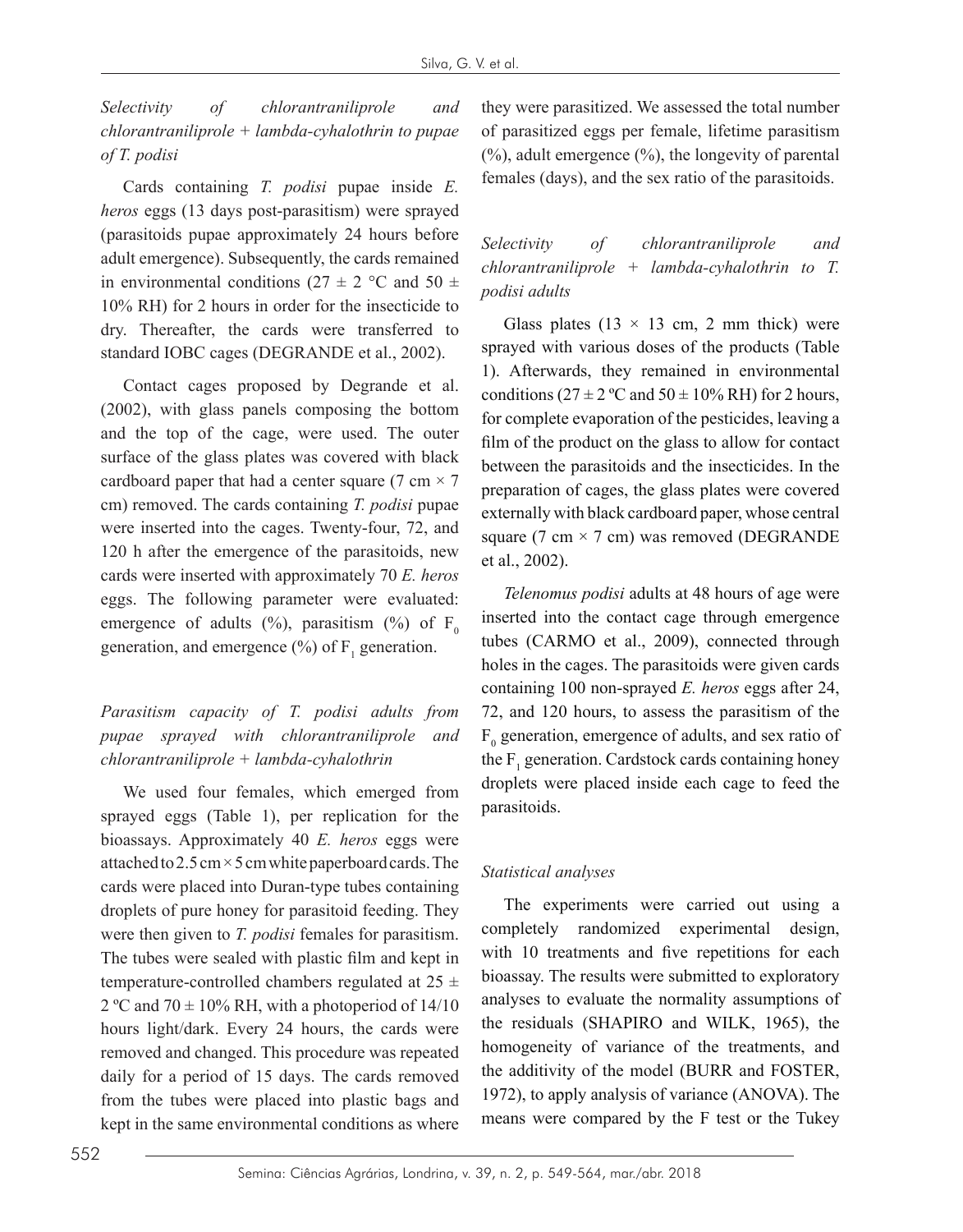# test  $(p \le 0.05)$  (SAS Institute, 2009). In addition, the effect of the treatments on *T. podisi* was determined by comparison with the negative control (water), calculated with the formula used by Hassan et al. (1985):

- Adults:  $E_1(\%)=(1)$ -Parasitism in the treatment / Parasitism in the negative control)  $\times$  100;

- Pupae:  $E_2(\%) = (1-\text{Viability of sprayed pupae})$ with the treatment/viability of the pupae in the negative control)  $\times$  100.

Thus, the treatments were classified according to their toxicity: class  $1 = \text{innocuous } (E \leq 30\%)$ , class 2 = slightly harmful  $(30\% \leq E \leq 80)$ , class 3  $=$  moderately harmful (80%  $\leq$  E $\leq$  99), and class 4  $=$ noxious ( $E \ge 99\%$ ) (HASSAN et al., 1985).

#### **Results**

*Selectivity of chlorantraniliprole and chlorantraniliprole + lambda-cyhalothrin to T. podisi pupae*

The largest percentage of *T. podisi* emergence (79.84%) occurred in the control treatment with water, followed by the lower concentrations of 10 and 15 g active ingredient  $(a.i.)$  ha<sup>-1</sup> of chlorantraniliprole, with percentages of 71.34% and 73.53%, respectively. This was followed by the lowest concentration of  $10 + 5$  g a.i. ha<sup>-1</sup> (chlorantraniliprole + lambda-cyhalothrin), with a percentage of 70.86% (Table 2). The emergence percentages were 66.00%, 67.02%, and 63.28% at the highest concentrations of 20, 30, and 50 g a.i. ha-1 of chlorantraniliprole, respectively. The mixture of  $20 + 10$  g a.i. ha<sup>-1</sup> (chlorantraniliprole + lambda-cyhalothrin) had a percentage of 64.73%. The mixture with higher concentrations of chlorantraniliprole + lambda-cyhalothrin  $(30 +$ 15 g a.i. ha-1) resulted in 54.05% emergence. The lowest percentage of emergence was observed in the chlorpyrifos treatment (51.09%) (Table 2).

| <b>Treatment</b>                                 | Emergence $(\frac{0}{0})^{1,2}$ |
|--------------------------------------------------|---------------------------------|
| $(g \text{ a.i.} \text{ ha}^{-1})$               |                                 |
| Chlorantraniliprole 10                           | $71.34 \pm 3.07ab$              |
| Chlorantraniliprole 15                           | $73.53 \pm 3.96ab$              |
| Chlorantraniliprole 20                           | $66.00 \pm 3.33$ abc            |
| Chlorantraniliprole 30                           | $67.02 \pm 1.71$ abc            |
| Chlorantraniliprole 50                           | $63.28 \pm 3.32$ abc            |
| Chlorantraniliprole $10 +$ lambda-cyhalothrin 5  | $70.86 \pm 2.93ab$              |
| Chlorantraniliprole $20 +$ lambda-cyhalothrin 10 | $64.73 \pm 1.90$ abc            |
| Chlorantraniliprole $30 +$ lambda-cyhalothrin 15 | $54.05 \pm 1.09$ dc             |
| Water                                            | $79.84 \pm 4.30a$               |
| Chlorpyrifos 960                                 | $51.09 \pm 3.32d$               |
| CV(%)                                            | 10.32                           |
| F                                                | 8.04                            |

**Table 2.** Emergence of *Telenomus podisi* from pupae sprayed with chlorantraniliprole and chlorantraniliprole + lambda-cyhalothrin in different doses.

<sup>1</sup>Means ( $\pm$  SE) followed by the same letter in the column do not differ by the Tukey test ( $p \le 0.05$ ). <sup>2</sup>Emergence (%) of *T. podisi* that were sprayed in the pupal phase with chlorantraniliprole and chlorantraniliprole + lambda-cyhalothrin in various concentrations. nsANOVA not significant.

*p* < 0.0001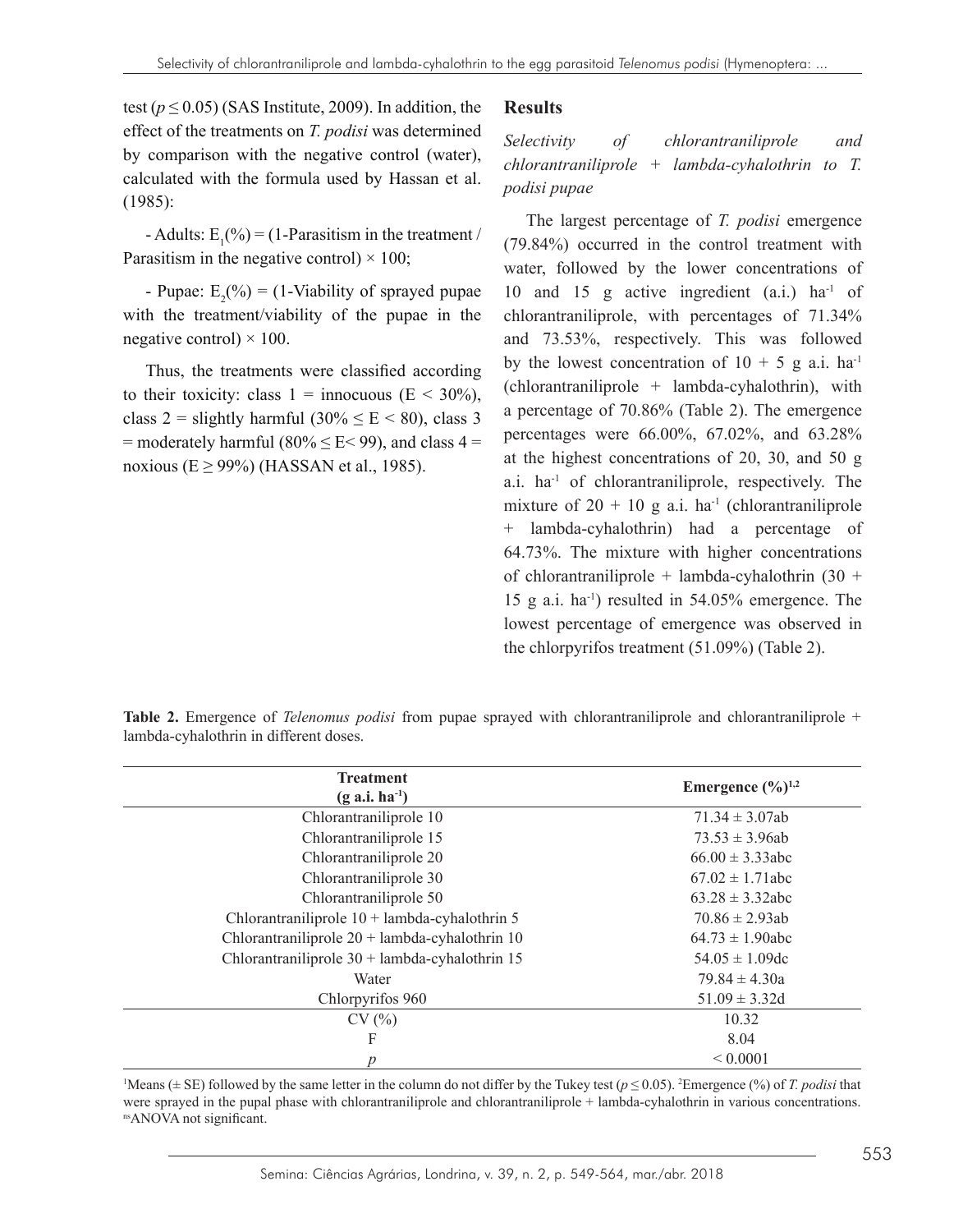For the percentage of parasitism of adults that emerged from sprayed pupae, for all periods tested, the chlorpyrifos spray resulted in the lowest values. These values were 28.24%, 29.12%, and 16.85%, respectively, at 24, 72, and 120 hours. The percentage of parasitism 24 hours after emergence was higher for the water treatment (77.48%) and for 20 g a.i. ha<sup>-1</sup> of chlorantraniliprole  $(73.48\%)$ . Chlorantraniliprole at 50  $g$  a.i. ha<sup>-1</sup> resulted in a lower percentage of parasitism at 53.12% (Table 3).

At 72 hours after emergence, the highest percentage of parasitism was observed in the treatment with  $15$  g a.i. ha<sup>-1</sup> of chlorantraniliprole  $(77.4\%)$ . For chlorantraniliprole at 50 g a.i. ha-<sup>1</sup>, a lower percentage of parasitism was observed: 52.93%. The other treatments ranged from 58.28% for the mixture of chlorantraniliprole + lambdacyhalothrin at  $30 + 15$  g a.i. ha<sup>-1</sup>, to 69.4% for  $10 +$  $5$  g a.i. ha<sup>-1</sup>. For parasitism at 120 hours, the values were more than 70%, with no difference among the treatments, except for chlorpyrifos (Table 3).

Regarding the classification of parasitoid toxicity, the results indicate that the concentrations were

within class 1 (innocuous) according to the IOBC classification, except for 50 g a.i. ha-1 of chlorantraniliprole, which was classified as slightly harmful (class 2) (Table 4).

*Parasitism capacity of T. podisi adults from pupae sprayed with chlorantraniliprole and chlorantraniliprole + lambda-cyhalothrin*

The total number of parasitized eggs was significantly lower only in the chlorpyrifos treatment, where each non-sprayed female parasitized 0.5 *E. heros* eggs (Table 5). Females sprayed with chlorantraniliprole, chlorantraniliprole + lambda-cyhalothrin, and water parasitized between 79.20 eggs in the treatment with 20 g a.i.  $ha^{-1}$  chlorantraniliprole to 106.6 eggs in the treatment with water (Table 5).

Significant differences occurred in the emergence of *T. podisi* only for the treatment with chlorpyrifos, with a percentage of 8.33%. The remaining treatments varied between 47.93% and 58.20% viability for chlorantraniliprole at 15 g a.i.  $ha<sup>-1</sup>$  and chlorantraniliprole + lambda-cyhalothrin at  $30 + 15$  g a.i. ha<sup>-1</sup>, respectively, without significant differences (Table 5).

The sex ratio was shown to vary according to the product/concentration tested. There was emergence of 100% males in the treatment with chlorpyrifos and 86% in the mixture of chlorantraniliprole + lambda-cyhalothrin at  $20 + 10$  g a.i. ha<sup>-1</sup>. For the other treatments, the sex ratio did not differ and had values between 0.36 for the mixture of chlorantraniliprole + lambda-cyhalothrin at  $30 + 15$ g a.i. ha<sup>-1</sup> to 0.66 for chlorantraniliprole at 50 g a.i.  $ha^{-1}$  (Table 5).

The longevity of the parent females was lower for chlorpyrifos (1 day) and higher for water (19.55 days). Among the tested concentrations of chlorantraniliprole and chlorantraniliprole + lambdacyhalothrin at  $10 + 5$  and  $20 + 10$  g a.i. ha<sup>-1</sup>, there was no difference, with variations between 14.85 and 17.85 days for the treatments of chlorantraniliprole at 30 g a.i. ha<sup>-1</sup> and chlorantraniliprole + lambdacyhalothrin at  $10 + 5$  g a.i. ha<sup>-1</sup>, respectively. Females treated with the higher concentration mixture (30  $+ 10$  g a.i. ha<sup>-1</sup>) had a longevity of approximately 14.20 days (Table 5).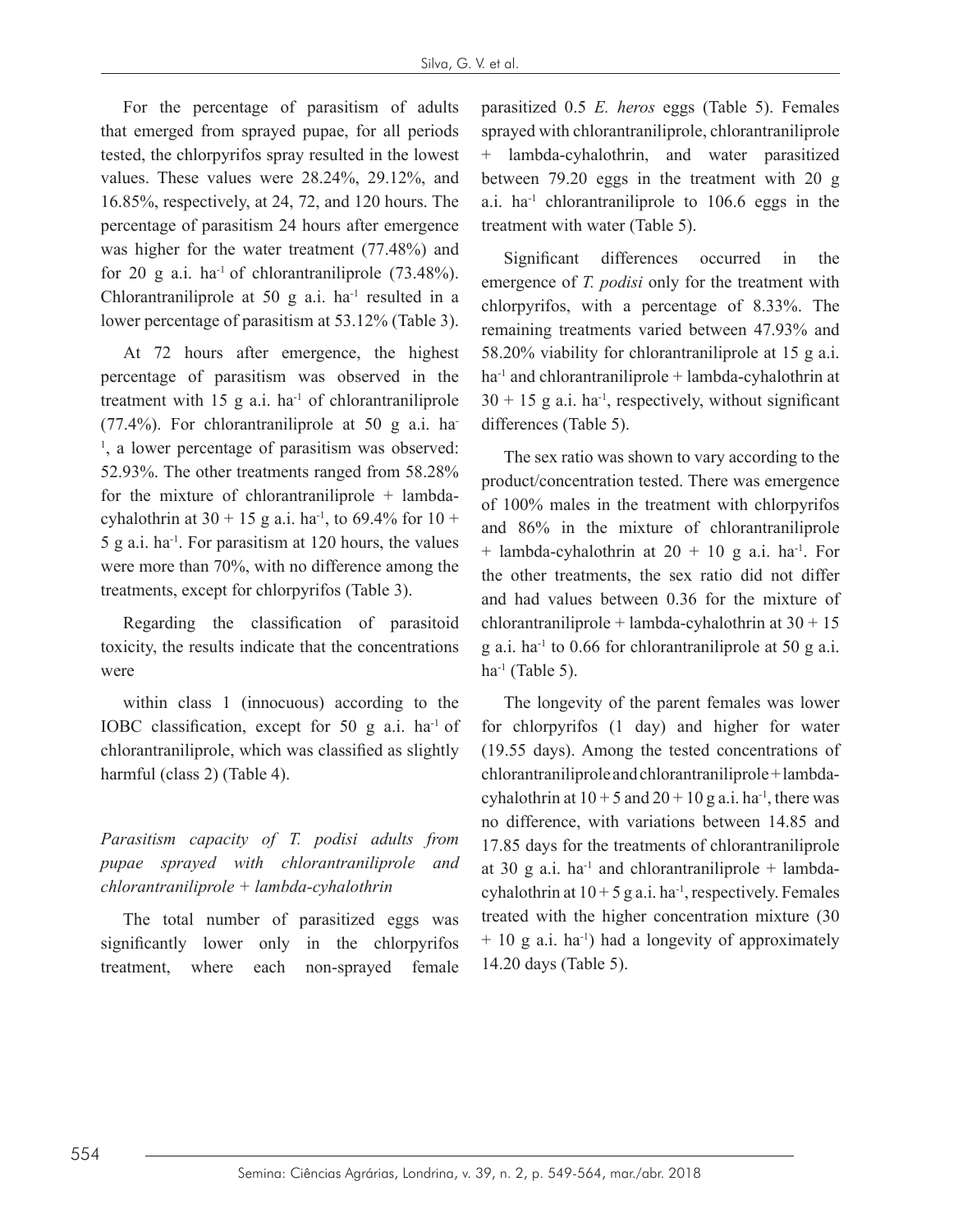|                                                 |                      |                                | Hours after emergence        |                                 |                         |                               |
|-------------------------------------------------|----------------------|--------------------------------|------------------------------|---------------------------------|-------------------------|-------------------------------|
| Treatment                                       | 14 h                 |                                |                              | 72 h                            | 120 h                   |                               |
| $(g, a.i.$ ha <sup>-1</sup> )                   | Parasitism           | <sup>1</sup> Emergence         | Parasitism <sup>1</sup>      | ${\bf E}$ mergence $^{\rm I}$   | Parasitism <sup>1</sup> | Emergence <sup>1</sup>        |
| Chlorantraniliprole 10                          | $71.05 \pm 2.39ab$   | $40.15 \pm 4.21$ <sup>ns</sup> | $66.31 \pm 1.52$ ab          | $60.04 \pm 10.41$ <sup>ns</sup> | $81.67 \pm 3.20a$       | $69.8 \pm 3.79$ <sup>ns</sup> |
| Chlorantraniliprole 15                          | $69.27 \pm 3.43$ ab  | $39.95 \pm 4.79$               | $77.4 \pm 3.06$ <sup>a</sup> | $63.73 \pm 11.27$               | $78.45 \pm 2.74a$       | $66.47 \pm 1.97$              |
| Chlorantraniliprole 20                          | $73.48 \pm 3.95a$    | $38.38 \pm 3.40$               | 63.81 $\pm$ 2.76ab           | $58.52 \pm 13.26$               | $75.69 \pm 5.56a$       | $64.36 \pm 3.43$              |
| Chlorantraniliprole 30                          | $61.372 \pm 4.18ab$  | $51.75 \pm 5.01$               | $66.72 \pm 4.71$ ab          | $47.96 \pm 1.76$                | $73.82 \pm 1.92a$       | $72.63 \pm 2.93$              |
| Chlorantraniliprole 50                          | $53.12 \pm 4.65b$    | $47.87 \pm 2.04$               | $52.93 \pm 2.30b$            | $72.52 \pm 16.05$               | $74.81 \pm 4.15a$       | $64.64 \pm 4.1$               |
| $Chlorantraniliptole 10 + lambda-cylalofirin 5$ | 66.512 $\pm$ 5.35 ab | $45.54 \pm 4.16$               | 69.4 $\pm$ 2.00ab            | $64.2 \pm 9.69$                 | $81.66 \pm 3.17a$       | $67.68 \pm 4.03$              |
| Chlorantraniliprole 20 + lambda-cyhalothrin 10  | $66.742 \pm 1.83$ ab | $45.7 \pm 4.63$                | $59.98 \pm 5.20$ ab          | $67.4 \pm 13.49$                | $71.2 \pm 3.39a$        | $73.31 \pm 1.88$              |
| Chlorantraniliprole 30 + lambda-cyhalothrin 15  | $61.09 \pm 4.76ab$   | $51.77 \pm 2.47$               | $58.28 \pm 7.31$ ab          | $57.92 \pm 13.96$               | $82.68 \pm 1.37$ a      | $63.69 \pm 2.1$               |
| Water                                           | $77.48 \pm 1.83a$    | $50.04 \pm 3.51$               | $61.91 \pm 6.12$ ab          | $66.91 \pm 8.53$                | $71.02 \pm 3.48a$       | $71.06 \pm 2.45$              |
| Chlorpyrifos 960                                | $28.24 \pm 3.69c$    | $55.44 \pm 4.25$               | $29.12 \pm 0.83c$            | $70.15 \pm 11.44$               | $16.85 \pm 7.11b$       | $73.23 \pm 5.1$               |
| CV(6)                                           | 13.48                | 18.86                          | 15.46                        | 38.99                           | 12.36                   | 10.49                         |
|                                                 | 13.63                | 2.06                           | 7.99                         | 0.36                            | 19.69                   | 1.35                          |
|                                                 | < 0.0001             | 0.0583                         | 00000                        | 0.945                           | < 0.0001                | 0.2433                        |

Selectivity of chlorantraniliprole and lambda-cyhalothrin to the egg parasitoid *Telenomus podisi* (Hymenoptera: ...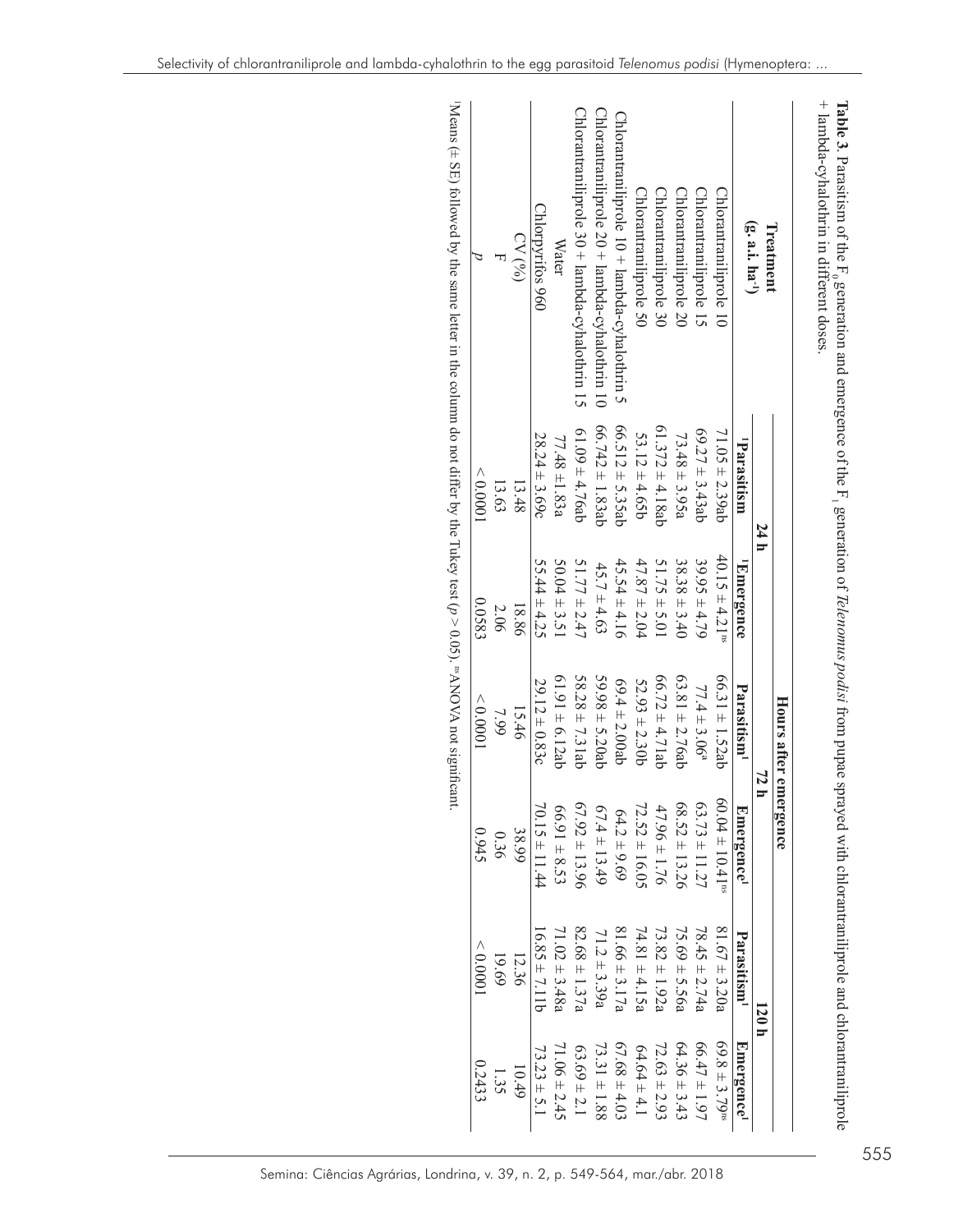| <b>Treatment</b>                                 |                    | 24h                |                    | 72 h               |                    | 120h               |
|--------------------------------------------------|--------------------|--------------------|--------------------|--------------------|--------------------|--------------------|
| $(g. a.i. ha^{-1})$                              | $E\%$ <sup>1</sup> | Class <sup>2</sup> | $E\%$ <sup>1</sup> | Class <sup>2</sup> | $E\%$ <sup>1</sup> | Class <sup>2</sup> |
| Chlorantraniliprole 10                           | 8.3                |                    | $\Omega$           |                    |                    |                    |
| Chlorantraniliprole 15                           | 10.6               |                    | $\Omega$           |                    |                    |                    |
| Chlorantraniliprole 20                           | 5.1                |                    | $\theta$           |                    |                    |                    |
| Chlorantraniliprole 30                           | 20.8               |                    | $\Omega$           |                    |                    |                    |
| Chlorantraniliprole 50                           | 31.4               |                    | 14.5               |                    |                    |                    |
| Chlorantraniliprole $10 +$ lambda-cyhalothrin 5  | 14.1               |                    | $\theta$           |                    |                    |                    |
| Chlorantraniliprole $20 +$ lambda-cyhalothrin 10 | 13.9               |                    | 3.1                |                    |                    |                    |
| Chlorantraniliprole $30 +$ lambda-cyhalothrin 15 | 21.1               |                    | 5.9                |                    |                    |                    |
| Chlorpyrifos 960                                 |                    |                    | 52.9               |                    | 76.3               |                    |

**Table 4.** Effect of different insecticides and doses on pupae of *Telenomus podisi* and their classification according to the norms of the International Organization for Biological Control (IOBC).

1E (%) = (1 - Vt/Vc) × 100; where, E (%) is the percentage of reduction in parasitism or emergence of parasitoids; 2Classes: 1 = innocuous (E < 30%), 2 = slightly harmful (30  $\leq$  E  $\leq$  79%), 3 = moderately harmful (80  $\leq$  E  $\leq$  99%), and 4 = noxious (E > 99%).

**Table 5**. Total number of eggs parasitized/female, emergence (%), sex ratio, and longevity (days) of female *Telenomus podisi* adults from pupae sprayed with various concentrations of chlorantraniliprole and chlorantraniliprole + lambdacyhalothrin.

| <b>Treatments (dose/150 L</b><br>H <sub>2</sub> O   | <b>Total eggs</b><br>parasitized/female <sup>1</sup> | Emergence <sup>1</sup> | Sex Ratio <sup>1</sup> | Longevity of<br>female parents <sup>1</sup> |
|-----------------------------------------------------|------------------------------------------------------|------------------------|------------------------|---------------------------------------------|
| Chlorantraniliprole 10                              | $84.85 \pm 7.63a$                                    | $58.05 \pm 3.16a$      | $0.47 \pm 0.01a$       | $15.70 \pm 1.12$ ab                         |
| Chlorantraniliprole 15                              | $95.07 \pm 9.88a$                                    | $47.93 \pm 4.85a$      | $0.45 \pm 0.07$ ab     | $15.85 \pm 1.56ab$                          |
| Chlorantraniliprole 20                              | $79.20 \pm 10.23a$                                   | $55.04 \pm 3.57a$      | $0.58 \pm 0.02a$       | $15.75 \pm 1.38$ ab                         |
| Chlorantraniliprole 30                              | $102.85 \pm 3.86a$                                   | $55.41 \pm 2.99a$      | $0.61 \pm 0.04a$       | $14.85 \pm 0.80$ ab                         |
| Chlorantraniliprole 50                              | $96.30 \pm 3.94a$                                    | $55.22 \pm 2.79a$      | $0.66 \pm 0.05a$       | $15.65 \pm 1.34ab$                          |
| Chlorantraniliprole $10 +$<br>lambda-cyhalothrin 5  | $99.95 \pm 6.85a$                                    | $56.15 \pm 2.39a$      | $0.49 \pm 0.09a$       | 17.85 $\pm$ 1.09ab                          |
| Chlorantraniliprole $20 +$<br>lambda-cyhalothrin 10 | $93.55 \pm 4.10a$                                    | $53.98 \pm 2.96a$      | $0.14 \pm 0.05$ bc     | $15.55 \pm 0.49ab$                          |
| Chlorantraniliprole $30 +$<br>lambda-cyhalothrin 15 | $92.06 \pm 9.51a$                                    | $58.20 \pm 1.59a$      | $0.36 \pm 0.03$ ab     | $14.20 \pm 1.56b$                           |
| Water                                               | $106.60 \pm 7.44a$                                   | $54.81 \pm 3.67a$      | $0.40 \pm 0.05$ ab     | $19.55 \pm 0.17a$                           |
| Chlorpyrifos 960                                    | $0.5 \pm 0.36b$                                      | $8.33 \pm 8.33b$       | 0c                     | $1.00 \pm 0.00c$                            |
| CV(%)                                               | 16.18                                                | 14.18                  | 24.44                  | 14.47                                       |
| F                                                   | 20.05                                                | 13.20                  | 8.67                   | 22.42                                       |
| $\boldsymbol{p}$                                    | ${}_{0.0001}$                                        | ${}_{0.0001}$          | ${}< 0.0001$           | ${}_{0.0001}$                               |

Means ( $\pm$  SE) followed by the same letter in the column do not differ according to the Tukey test ( $p$  > 0.05).

The lifetime parasitism decreased over the life of the females. For all treatments, peaks in parasitism occurred on the first and third day of egg exposure (Figures 1 and 2). The maximum amount of parasitized eggs per day was observed for the treatment containing chlorantraniliprole at 30 g a.i. ha<sup>-1</sup> (Figures 1 and 2). For the same treatment, a parasitism rate of 80% was reached between days 8 and 9. The other treatments ranged from the day 9 to 10, as well as having a lower number of parasitized eggs per day (1.2 eggs) on the day 15. For chlorpyrifos, due to the mortality rate of 100% of the parasitoids, it was not possible to assess parasitism capacity.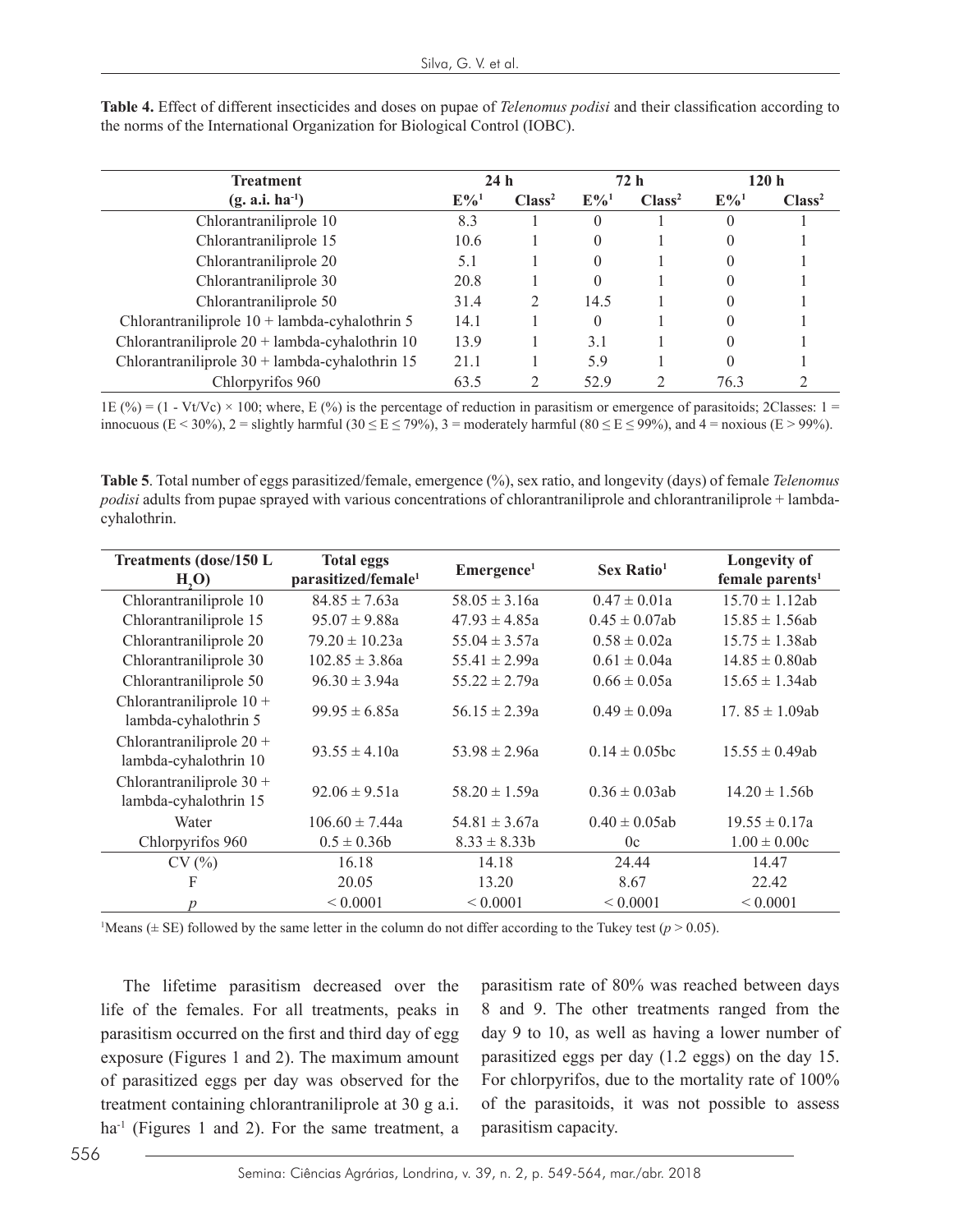**Figure 1**. Parasitism of *Telenomus podisi* on *Euschistus heros* eggs when chlorantraniliprole has been applied; A) 10 g a.i. ha<sup>-1</sup>chlorantraniliprole (Premio®); B) 15 g a.i. ha<sup>-1</sup> chlorantraniliprole (Premio®); C) 20 g a.i. ha<sup>-1</sup> chlorantraniliprole (Premio®); D) 30 g a.i. ha<sup>-1</sup> chlorantraniliprole (Premio®); E) 50 g a.i. ha<sup>-1</sup> chlorantraniliprole (Premio®). The arrows indicate 80% of lifetime parasitism.



**Figure 2.** Parasitism of *Telenomus podisi* on *Euschistus heros* eggs where chlorantraniliprole + lambda-cyhalothrin has been applied; A)  $10 + 5$  g a.i. ha<sup>-1</sup> chlorantraniliprole + lambda-cyhalothrin (Ampligo®); B)  $20 + 10$  g a.i. ha<sup>-1</sup> chlorantraniliprole + lambda-cyhalothrin (Ampligo®); C)  $30 + 15$  g a.i. ha<sup>-1</sup> chlorantraniliprole + lambda-cyhalothrin (Ampligo®); D) negative control – water. The arrows indicate 80% of lifetime parasitism.



Semina: Ciências Agrárias, Londrina, v. 39, n. 2, p. 549-564, mar./abr. 2018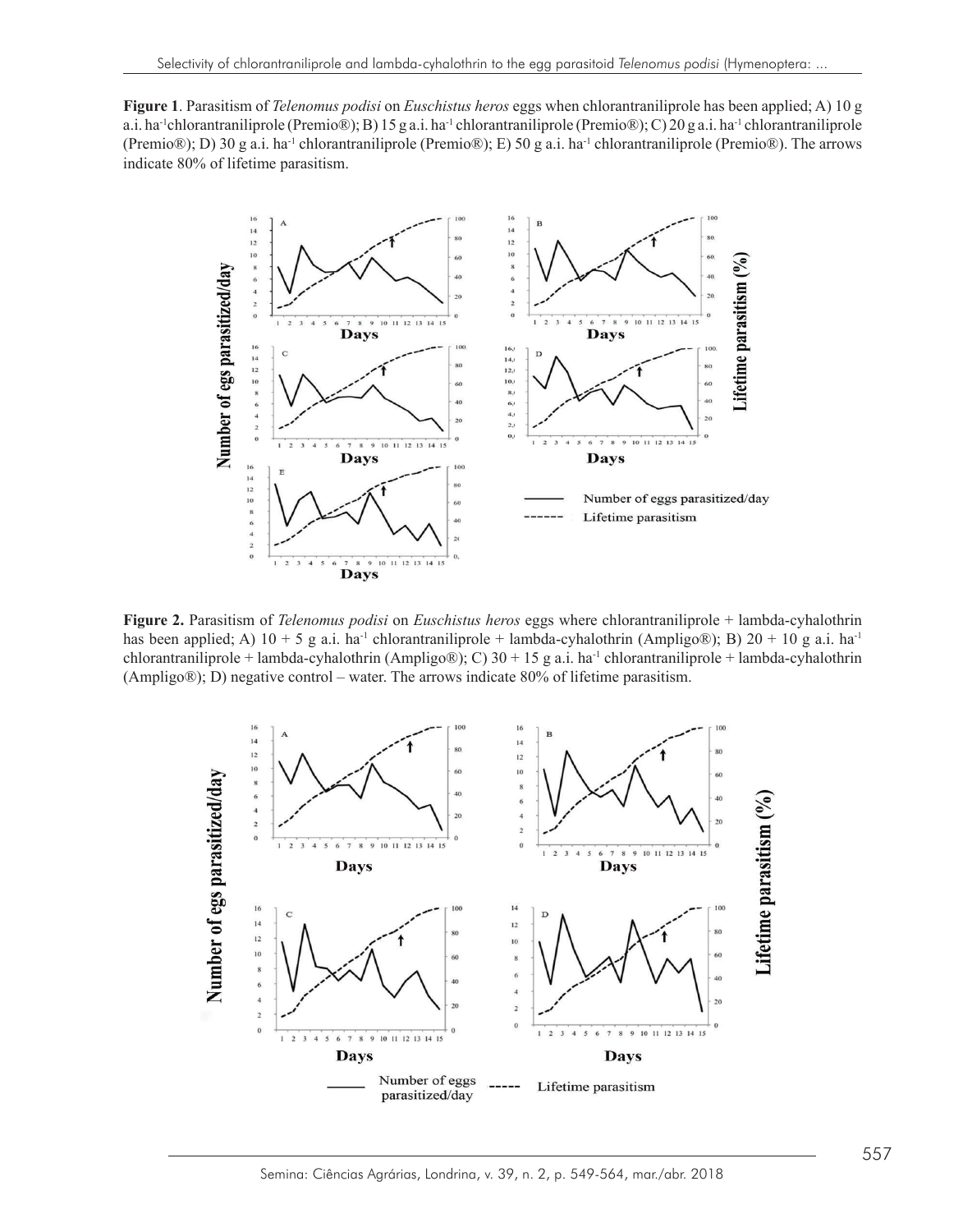*Selectivity of chlorantraniliprole and chlorantraniliprole + lambda-cyhalothrin to T. podisi adults*

The percentage of parasitism varied among treatments in all periods tested and, at 24 hours, did not exceed 47%. The lowest level of parasitism occurred in the treatment with chlorpyrifos (1.27%), followed by the mixture of chlorantraniliprole  $+$ lambda-cyhalothrin at  $30 + 15$  g a.i. ha<sup>-1</sup> (15.12%), chlorantraniliprole + lambda-cyhalothrin at 20 + 10 g a.i. ha<sup>-1</sup> (28.45%), and chlorantraniliprole + lambda-cyhalothrin at  $10 + 5$  g a.i. ha<sup>-1</sup> (31.15%). Treatments with chlorantraniliprole, as well as with water, had similar percentages. 72 hours after contact between *T. podisi* adults and the respective products, the percentage of parasitism was similar in the concentrations of chlorantraniliprole and water, with values between 63.30% and 82.53% for chlorantraniliprole at 30 g a.i. ha<sup>-1</sup> and 10 g a.i. ha<sup>-1</sup>, respectively. For the chlorantraniliprole + lambdacyhalothrin mixtures at  $10 + 5$  g a.i. ha<sup>-1</sup> and  $20 + 10$ g a.i. ha-1, parasitism was lower than for the other treatments, with percentages of 53% and 25.33%, respectively. For the highest concentration of the chlorantraniliprole + lambda-cyhalothrin mixture at  $30 + 15$  g a.i. ha<sup>-1</sup> and the positive control of chlorpyrifos, after 72 hours, there was no parasitism (Table 6). In the last assessment, 120 hours after adult contact with pesticides, parasitism did not differ between chlorantraniliprole and water, with values between  $67.04\%$  (30 g a.i. ha<sup>-1</sup> chlorantraniliprole) and  $83.54\%$  (10 g a.i. ha<sup>-1</sup> chlorantraniliprole). The mixture of chlorantraniliprole + lambda-cyhalothrin at  $10 + 5$  g a.i. ha<sup>-1</sup> showed the lowest percentage of parasitism (11.33%). For the mixtures with the highest doses, as well as the positive control with chlorpyrifos, there was no parasitism observed due to death of the parasitoids (Table 6).

Data on emergence differed only at 24 hours, when the lowest value observed was that of the treatment with chlorpyrifos (25%) and the highest values were for the mixture of chlorantraniliprole  $+$  lambda-cyhalothrin at 30 + 15 g a.i. ha<sup>-1</sup>  $(64.63\%)$ , chlorantraniliprole at 20 g a.i. ha<sup>-1</sup>  $(61\%)$ , chlorantraniliprole at 10 g a.i.  $ha^{-1}$  (60%), and chlorantraniliprole + lambda-cyhalothrin at 10 +  $5$  g a.i. ha<sup>-1</sup> (58.17%). In the other treatments, the percentages of emergence were intermediate (Table 6).

Regarding the classification of toxicity of insecticides according to IOBC parameters, all the concentrations of chlorantraniliprole tested were not toxic to parasitoids at 24, 72, and 120 hours after contact with adult insects. The mixture of chlorantraniliprole + lambda-cyhalothrin 10 g  $a.i. + 5$  ha<sup>-1</sup> was not toxic to the parasitoid 24 and 72 hours after contact with adult insects. These concentrations were classified as harmless (class 1) (Table 7). The mixture of chlorantraniliprole + lambda-cyhalothrin at  $10 + 5$  g a.i. ha<sup>-1</sup>, 120 hours after contact with the parasitoids, caused an 86.31% reduction in parasitism of adults and was thus classified as moderately harmful (Table 7).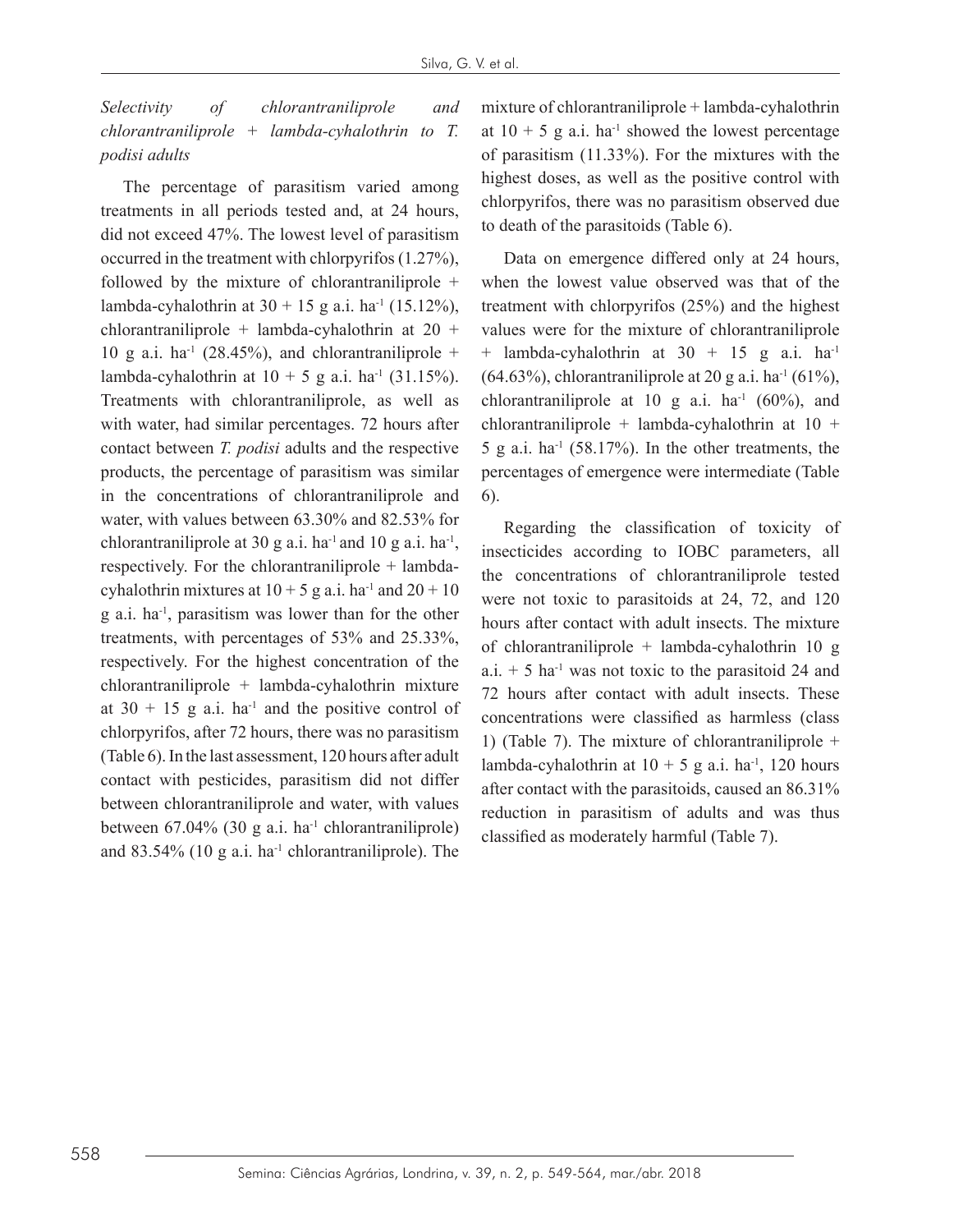| Ireatments                                     | 24h <sup>2</sup>        |                        | 72h <sup>2</sup>               |                                 | $120h^2$                |                                |
|------------------------------------------------|-------------------------|------------------------|--------------------------------|---------------------------------|-------------------------|--------------------------------|
| g. a.i. $\mathbf{h}\mathbf{a}^{-1}$            | Parasitism <sup>1</sup> | Emergence <sup>1</sup> | Parasitism <sup>1</sup>        | Emergence <sup>1</sup>          | Parasitism <sup>1</sup> | Emergence <sup>1</sup>         |
| Chlorantraniliprole 10                         | $41.90 \pm 1.97a$       | $60.05 \pm 5.25a$      | $82.53 \pm 1.74a$              | $50.72 \pm 10.61$ <sup>ns</sup> | $83.54 \pm 2.94a$       | $65.45 \pm 3.31$ <sup>ns</sup> |
| Chlorantraniliprole 15                         | $43.53 \pm 2.62a$       | $46.39 \pm 5.48ab$     | $72.62 \pm 5.52a$              | $67.68 \pm 5.66$                | $79.84 \pm 0.28a$       | $64.07 \pm 6.17$               |
| Chlorantraniliprole 20                         | $42.96 \pm 1.05a$       | $61.00 \pm 3.70a$      | $67.59 \pm 5.69a$              | $61.26 \pm 6.10$                | $72.06 \pm 7.11a$       | $65.00 \pm 5.27$               |
| Chlorantraniliprole 30                         | $43.45 \pm 3.28a$       | $55.43 \pm 5.78ab$     | $63.30 \pm 8.40a$              | $74.55 \pm 7.17$                | $67.04 \pm 4.51a$       | $63.93 \pm 9.69$               |
| Chlorantraniliprole 50                         | $46.69 \pm 1.48a$       | $50.81 \pm 5.21$ ab    | $71.08 \pm 8.65a$              | $53.19 \pm 9.43$                | $81.50 \pm 5.38$        | $59.70 \pm 9.60$               |
| Chlorantraniliprole 10 + lambda-cyhalothrin 5  | $31.15 \pm 3.52$ bc     | $58.17 \pm 4.51a$      | 53.00 $\pm$ 6.05ab             | $64.73 \pm 13.30$               | $11.33 \pm 11.33b$      | $70.36 \pm 4.20$               |
| Chlorantraniliprole 20 + lambda-cyhalothrin 10 | $28.45 \pm 1.12c$       | $51.02 \pm 6.43$ ab    | $25.33 \pm 11.0$ bc            | $87.83 \pm 5.98$                |                         |                                |
| Chlorantraniliprole 30 + lambda-cyhalothrin 15 | $15.12 \pm 2.10d$       | $64.63 \pm 10.39a$     | $0.00 \pm 0.00c$               |                                 |                         |                                |
| <b>Water</b>                                   | $41.37 \pm 2.10ab$      | $51.42 \pm 4.79$ ab    | $63.50 \pm 11.29$ <sup>a</sup> | $54.06 \pm 12.59$               | $82.81 \pm 6.45$ a      | $63.03 \pm 4.78$               |
| Chlorpyrifos 960                               | $1.27 \pm 0.77e$        | $25.00 \pm 25.00$      | $0.00 \pm 0.00c$               |                                 |                         |                                |
| CV(0)                                          | 14.34                   | 26.72                  | 30.53                          | 26.63                           | 17.70                   | 21.94                          |
|                                                | 45.25                   | 69.1                   | 20.14                          | 2.54                            | 94.75                   | 0.20                           |
|                                                | (0000)                  | 0.1258                 | (0000)                         | 0.0566                          | $-0.0001$               | 02260                          |

insects to assess. <sup>ns</sup>ANOVA not significant. insects to assess. nsANOVA not significant.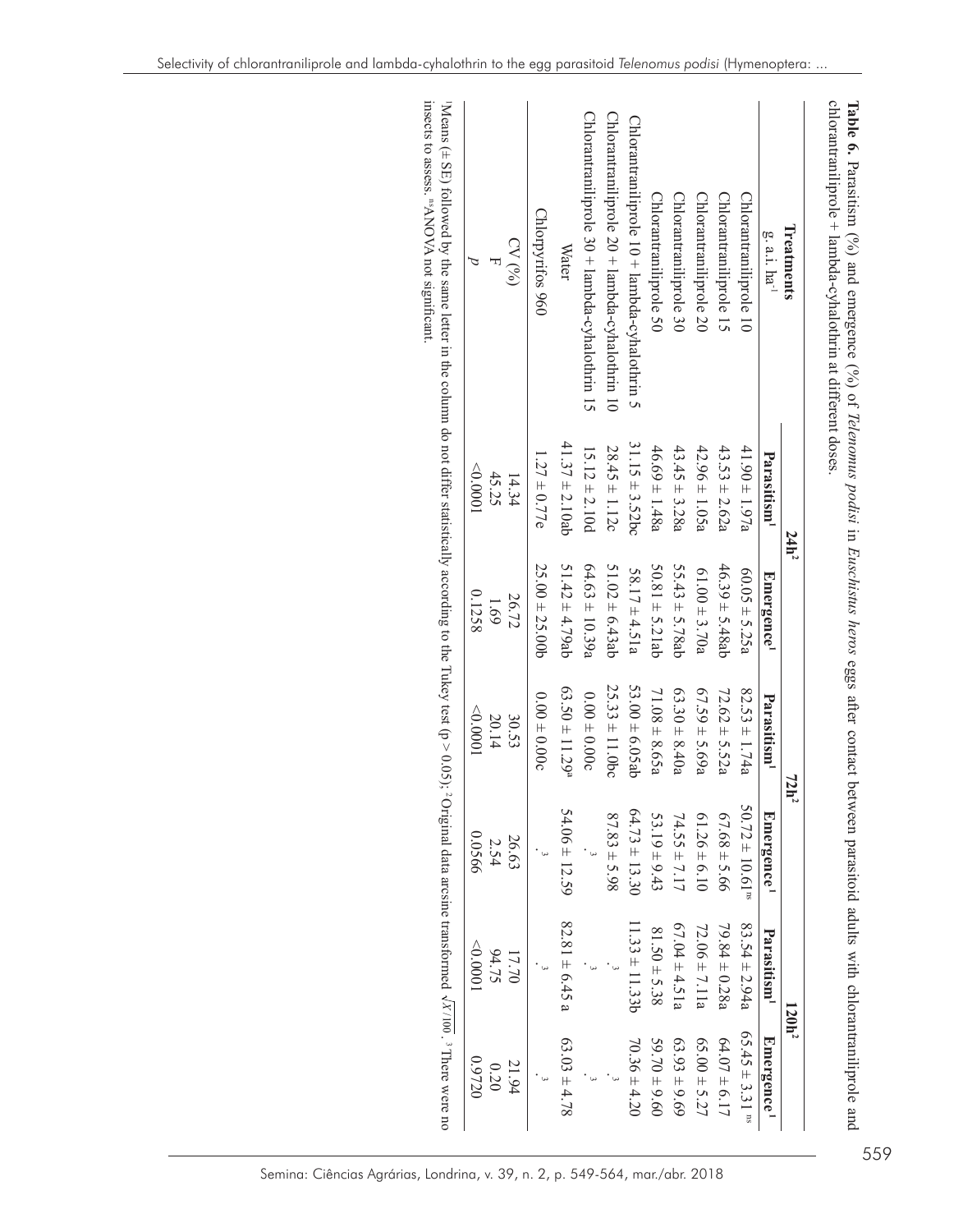| <b>Treatments</b><br>g. a.i. $ha^{-1}$           | 24 <sub>h</sub>    |                    | 72 h               |                    | 120 <sub>h</sub>   |                    |
|--------------------------------------------------|--------------------|--------------------|--------------------|--------------------|--------------------|--------------------|
|                                                  | $E\%$ <sup>1</sup> | Class <sup>2</sup> | $E\%$ <sup>1</sup> | Class <sup>2</sup> | $E\%$ <sup>1</sup> | Class <sup>2</sup> |
| Chlorantraniliprole 10                           | $\overline{0}$     |                    | $\theta$           |                    | $\theta$           |                    |
| Chlorantraniliprole 15                           | $\overline{0}$     |                    | $\theta$           |                    | 3.6                |                    |
| Chlorantraniliprole 20                           | $\theta$           |                    | $\Omega$           |                    | 12.9               |                    |
| Chlorantraniliprole 30                           | $\theta$           |                    | 0.4                |                    | 19.0               |                    |
| Chlorantraniliprole 50                           | $\theta$           |                    | $\Omega$           |                    | 1.6                |                    |
| Chlorantraniliprole $10 +$ lambda-cyhalothrin 5  | 24.7               |                    | 19.6               |                    | 86.3               | 3                  |
| Chlorantraniliprole $20 +$ lambda-cyhalothrin 10 | 31.2               | 2                  | 60.1               | 2                  | 100                | 4                  |
| Chlorantraniliprole $30 +$ lambda-cyhalothrin 15 | 63.4               | 2                  | 100                | 4                  | 100                | 4                  |
| Chlorpyrifos 960                                 | 96.9               |                    | 100                | 4                  | 100                | 4                  |

**Table 7.** Effect of different insecticides and doses on adults of *Telenomus podisi* and their classification according to the norms of the International Organization for Biological Control (IOBC).

 ${}^1E$  (%) = (1 - Vt/Vc) × 100; where, E (%) is the percentage of reduction in parasitism or emergence of parasitoids; <sup>2</sup>Classes: 1 = innocuous (E < 30%), 2 = slightly harmful (30  $\leq$  E  $\leq$  79%), 3 = moderately harmful (80  $\leq$  E  $\leq$  99%), and 4 = noxious (E > 99%).

The highest concentrations of the mixtures – chlorantraniliprole + lambda-cyhalothrin at  $20 + 10$ g a.i. ha<sup>-1</sup> and  $30 + 15$  g a.i. ha<sup>-1</sup> – reduced parasitism after 24 hours to 31.23% and 63.44%, respectively. These concentrations were classified as somewhat noxious (Table 7). At 72 hours after contact with the parasitoids, the same mixtures reduced parasitism to 60.13% and 100%, respectively, and were considered slightly noxious at  $20 + 10$  g a.i. ha<sup>-1</sup> and noxious at  $30 + 15$  g a.i. ha<sup>-1</sup>. After 120 hours, both reduced the parasitism of *T. podisi* by 100% and were classified as noxious (Table 7).

Spraying with chlorpyrifos was classified as moderately harmful 24 hours after contact with parasitoids, with a 96.92% reduction in parasitism (Table 7). For the other periods tested, 72 hours and 120 hours after contact, the reduction in parasitism was 100%, resulting in a classification of noxious to *T. podisi* adults (Table 7).

### **Discussion**

Even with the reported toxicity of chlorantraniliprole in different doses to non-target organisms belonging to various groups, such as *Daphnia magna* (Crustacea) (LAVTIZAR et al., 2015) and to nymphs of *Amphiareus constrictus*

(Stal) and *Blaptostethus pallescens* (Poppius) (Heteroptera: Anthocoridae) (GONTIJO et al., 2015), in general, this study found no significant influence of this product on the development of *T. podisi*. Accordingly, the product shows characteristics that allow us to consider it to be selective (LAHM et al., 2009; SPARKS et al., 2015). In addition, this molecule acts mainly on insects of the order Lepidoptera (IRAC, 2016), which may be related to its low degree of interference in the *T. podisi* parasitoid.

Thus, chlorantraniliprole has been classified as harmless to adult insects and pupae, except at the highest dose tested  $(50 \text{ g a.i.} \text{ ha}^{-1})$ . Similar results were observed for other species of egg parasitoids of the Trichogrammatidae family (PREETHA et al., 2009; BRUGGER et al., 2010; UMA et al., 2014) and for *T. podisi* in rice (PAZINI et al., 2016), where chlorantraniliprole was classified as innocuous at  $31.5$  g a.i. ha<sup>-1</sup>. However, the highest dose of chlorantraniliprole still needs to be assessed in the field, where variables such as rain, wind, sunlight, and others minimize the action of the product on the organism. Additional studies are needed to address these factors.

In tests with *Trichogramma galloi* (Zucchi) (Hymenoptera: Trichogrammatidae),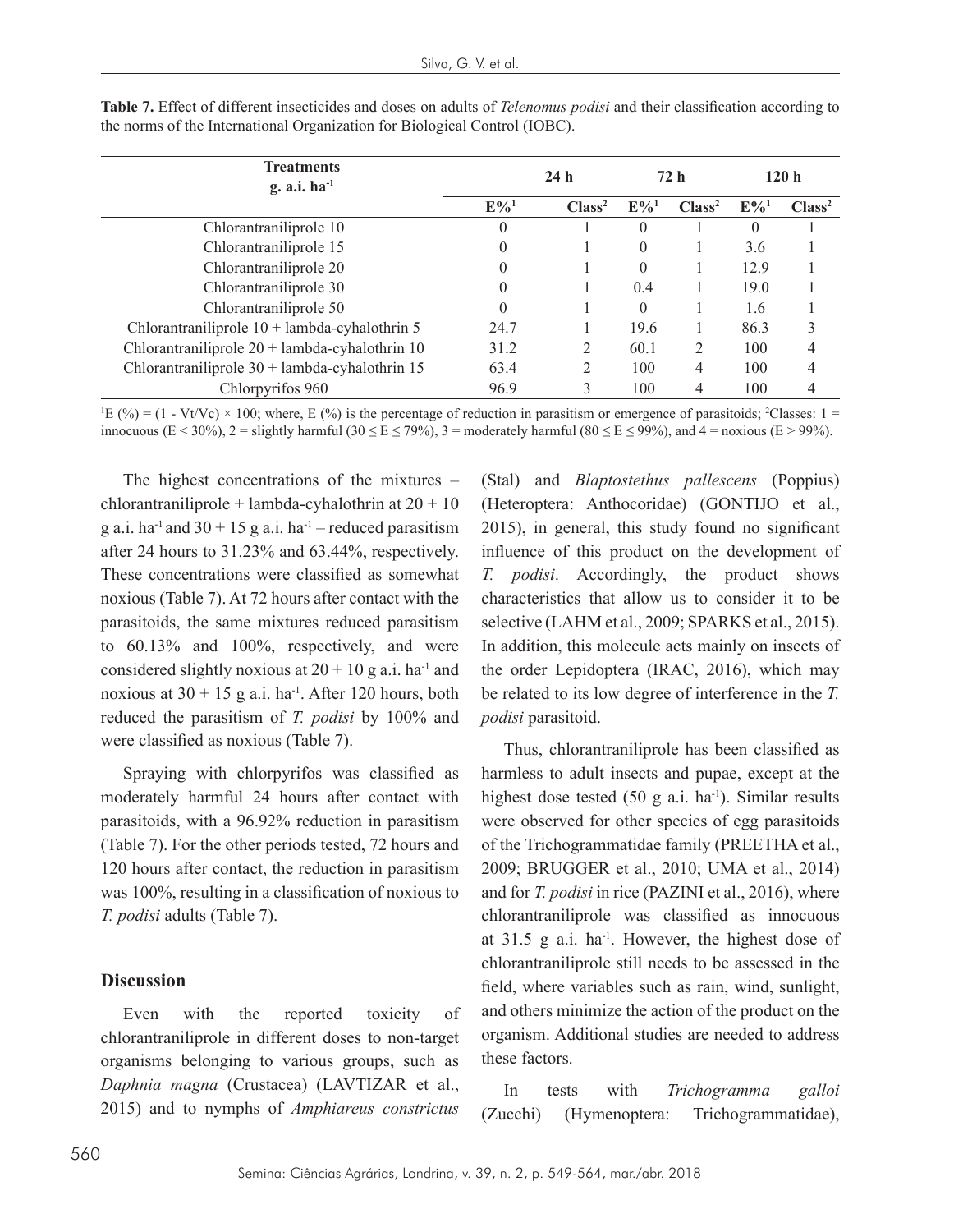chlorantraniliprole led to a reduction in mortality of less than 30% and was classified as innocuous at 350 g a.i.  $ha^{-1}$  (OLIVEIRA et al., 2013). For *Trichogramma pretiosum* pupae (Riley) (Hymenoptera: Trichogrammatidae), chlorantraniliprole was considered slightly harmful (BARROS, 2016), which in the present study occurred only with the highest dose of the product, in the first 24 hours of assessment for *T. podisi.* For adult insects, at all concentrations and periods tested, chlorantraniliprole was shown to be innocuous. Generally, the adult phase of the parasitoid is more sensitive to pesticides, compared to the pupal phase, which is considered more tolerant (CARMO et al., 2009). This is because the pupa is protected within the egg of the host during the pupal phase. The chorion of the host egg provides protection to the developing parasitoid, preventing the pesticide from reaching the parasitoid pupa inside the host (BUENO et al., 2017). However, the higher toxicity of chlorantraniliprole on pupae observed in this work can be explained by the penetration of the product through the chorion of host eggs due to their lipophilicity, thus leading to lack of viability of adult emergence (MACBEAN, 2012).

According to Brugger et al. (2010), there is no significant reduction in the emergence of *T. pretiosum* after application of chlorantraniliprole to *H. armigera* eggs*.* According to those authors, this insecticide can be viably used in IPM programs due to its selectivity with regard to non-target organisms, especially parasitoids. This result was also found in the present study. Thus, chlorantraniliprolebased products may allow for the concurrent use of biological and chemical control, with regard to the use of *T. podisi.*

In this study, the mixture of chlorantraniliprole + lambda-cyhalothrin significantly reduced the parasitism of *T. podisi*. Its negative effect intensified during the assessments, classified at 120 hours as harmful at the highest concentrations tested.

According to Paiva (2016), the effect of the mixture of pyrethroid and neonicotinoid was also harmful to the *T. pretiosum* parasitoid. With the present results, decreased parasitism was also observed under the effect of chlorantraniliprole  $+$  lambdacyhalothrin, demonstrating negative interference in the performance of the insect. This fact can be explained by the different modes of action of the insecticides, which together intensified their effect on parasitoid activity.

Regarding the parasitic capacity of the  $F_1$ generation of *T. podisi*, neither chlorantraniliprole nor the mixture of chlorantraniliprole + lambdacyhalothrin affected the total number of eggs that were parasitized, the viability of parasitism, or the sex ratio. This demonstrates that the spraying of various products and doses does not affect performance of the second generation of the parasitoid (sublethal effects).

In general, the adult phase of *T. podisi* was more sensitive to the products and doses applied. This pattern was also observed for other species of parasitoids (BUENO et al., 2008). Thus, the present study provides information for making choices about the insecticide to be used in pest management, favoring the integration of chemical and biological control, with the aim of better preserving natural enemies in agroecosystems.

# **Conclusion**

Chlorantraniliprole was selective to *T. podisi* at the doses studied and can be considered a tool in IPM for soybeans, since it demonstrates low or null negative interference in the development of the parasitoid when sprayed on pupae and adults. However, the mixture of chlorantraniliprole + lambda-cyhalothrin should be used with caution in IPM, as it interferes negatively in the development of the parasitoid and should be substituted with a more selective product whenever possible.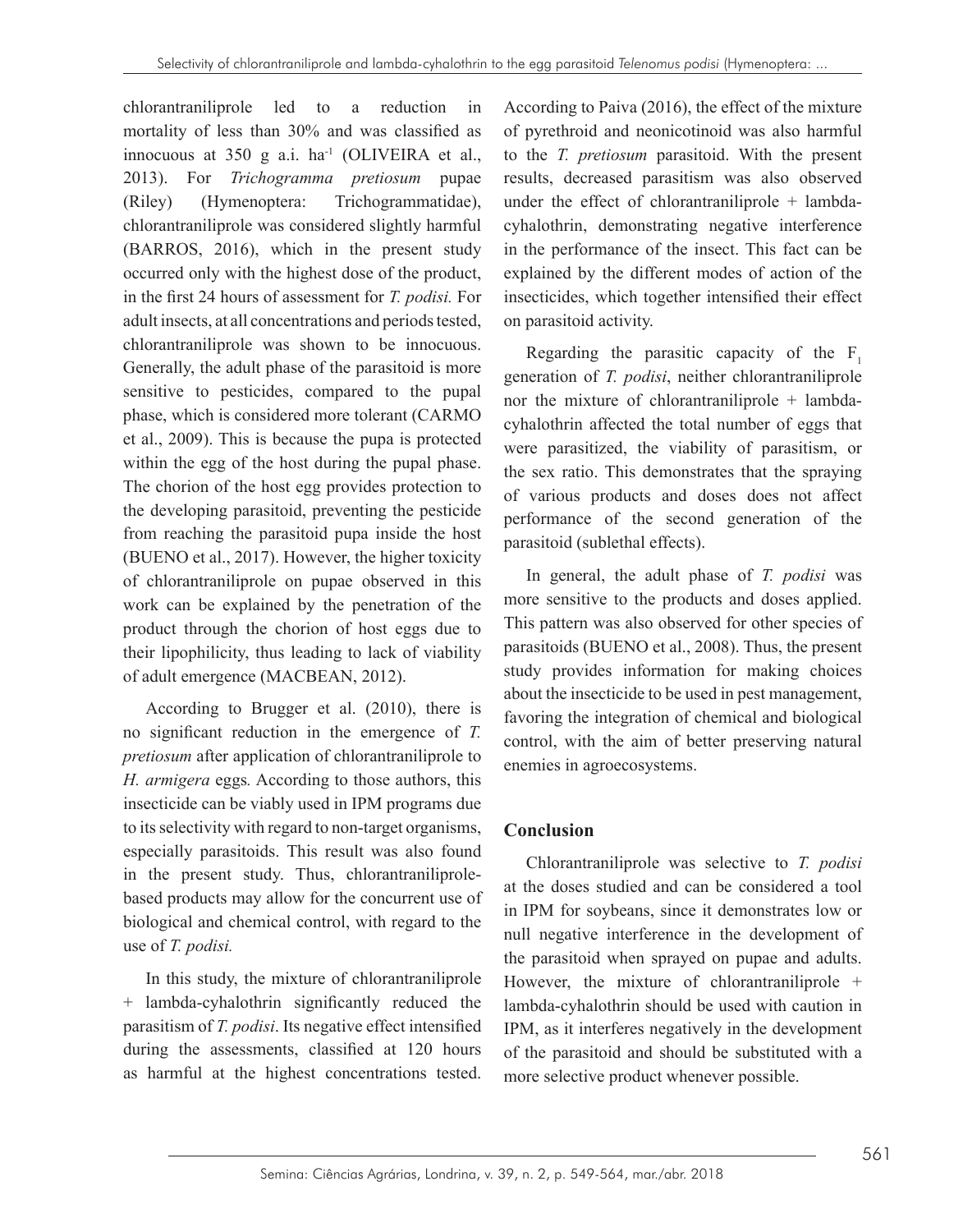## **Acknowledgements**

The authors are grateful to Embrapa Soybean, the National Council for Scientific and Technological Development (CNPq) (processes 303779/2015- 2 and 402797/2016-7) and the Coordination for the Improvement of Higher Education Personnel (CAPES) for granting financial aid and scholarships.

## **References**

BARROS, L. S. *Seletividade de inseticidas ao parasitoide de ovos Trichogramma Pretiosum (Hymenoptera: Trichogrammatidae).* 2016. Dissertação (Mestrado em Agronomia: Proteção de Plantas) - Universidade Estadual Paulista Júlio de Mesquita Filho, Botucatu.

BRUGGER, K. E.; COLE, P. G.; NEWMAN, I. C.; PARKER, N.; SCHOLZ, B.; SUVAGIA, P.; WALKERF, G.; HAMMONDG, T. G. Selectivity of chlorantraniliprole to parasitoid wasps. *Pest Management Science*, Sussex, v. 66, n. 10, p. 1075-1081, 2010.

BUENO, A. F.; BUENO, R. C. O. F.; PARRA, J. R. P.; VIEIRA, S. S. Effects of pesticides used in soybean crops to the egg parasitoid *Trichogramma pretiosum*. *Ciência Rural***,** Santa Maria, v. 38, n. 6, p. 1495-1503, 2008.

BUENO, A. F.; CARVALHO, G. A.; SANTOS, A. C.; SOSA-GÓMEZ, D. R.; SILVA, D. M. Pesticide selectivity to natural enemies: challenges and constraints for research and field recommendation. *Ciência Rural*, Santa Maria, v. 47, n. 6, p. 1-10, 2017.

BUENO, A. F.; SOSA-GÓMEZ, D. R.; CORRÊA-FERREIRA, B. S.; MOSCARDI, F.; BUENO, R. C. O F. Inimigos naturais das pragas da soja. In: HOFFMANN-CAMPO, C. B.; CORRÊA-FERREIRA, B. S.; MOSCARDI, F. (Ed.). *Soja*: manejo integrado de insetos e outros Artrópodes-praga. Brasília, DF: Embrapa, 2012. p. 493-630.

BURR, I. W.; FOSTER, L. A. *A test for equality of variances.* West Lafayette: University of Purdue, 1972. 26 p.

CARMO, E. L.; BUENO, A. F.; BUENO, R. C. O. F.; VIEIRA, S. V.; GOBBI, A. L.; VASCO, F. R. Seletividade de diferentes agrotóxicos usados na cultura da soja ao parasitoide de ovos *Telenomus remus*. *Ciência Rural***,**  Santa Maria, v. 39, n. 8, p. 2293-2300, 2009.

CORRÊA-FERREIRA, B. S.; AZEVEDO, J. Soybean seed damage by different species of stink bugs. *Agricultural and Forest Entomology*, Rockville Pike, v. 4, n. 2, p. 145-150, 2002.

CZEPAK, C.; ALBERNAZ, K. C.; VIVAN, L. M.; GUIMARÃES, H. O.; CARVALHAIS, T. Primeiro registro da ocorrência de *Helicoverpa armigera* (Hubner) (Lepidoptera: Noctuidae) no Brasil. *Pesquisa Agropecuária Tropical*, Goiânia, v. 43, n. 1, p. 110-113, 2013.

DEGRANDE, P. E.; REIS, P. R.; CARVALHO, G. A.; BELARMINO, L. C. Metodologia para avaliar o impacto de pesticidas sobre inimigos naturais. In: PARRA, J. R. P.; BOTELHO, P. S. M.; CORRÊA-FERREIRA, B. S.; BENTO, J. M. S. (Ed.). *Controle biológico no Brasil*: parasitóides e predadores. São Paulo: Manole, 2002. p. 71-93.

DESNEUX, N.; RAFALIMANANA, H.; KAISER, L. Dose-response relationship in lethal and behavioural effects of different insecticides on the parasitic wasp *Aphidius ervi*. *Chemosphere*, Amsterdam, v. 54, n. 5, p. 619-627, 2004.

DIAMANTINO, E. P.; CASTELLANI, M. A.; FORTI, L. C.; MOREIRA, A. A.; JOSÉ, A. R. S.; MACEDO, J. A.; OLIVEIRA, F. S.; SILVA, B. S. Seletividade de inseticidas a alguns dos inimigos naturais na cultura do algodão. *Arquivos do Instituto Biológico***,** Campinas, v. 81, n. 2, p. 150-158, 2014.

DOETZER, A. K.; FOERSTER, L. A. Desenvolvimento, Longevidade e Reprodução de *Trissolcus basalis* (Wollaston) e *Telenomus podisi* Ashmead (Hymenoptera: Scelionidae) em Condições Naturais durante a Entressafra da Soja no Sul do Paraná. *Neotropical Entomology***,**  Londrina, v. 2, n. 36, p. 233-242, 2007.

FONSECA, P. R. B.; MOTA, T. A.; KASSAB, S. O.; FERNANDES, M. G. Seletividade de inseticidas utilizados no controle da *Spodoptera frugiperda* (J.E. Smith, 1797) nos inimigos naturais epigéicos na cultura do milheto. *Revista Caatinga*, Mossoró, v. 25, n. 1, p. 14-19, 2012.

GONTIJO, L. M.; CELESTINO, D.; QUEIROZ, O. S.; GUEDES, R. N. C.; PICANÇO, M. C. Impacts of azadirachtin and chlorantraniliprole on the developmental stages of pirate bug predators (Hemiptera: Anthocoridae) of the tomato pinworm *Tuta absoluta* (Lepidoptera: Gelechiidae). *Florida Entomologist*, Gainesville, v. 98, n. 1, p. 59-64, 2015.

HASSAN, S. A.; BIGLER, F.; BLAISINGER, P.; BOGENSCHÜTZ, H.; BRUN, J.; CHIVERTON, P.; DICKLER, E.; EASTERBROOK, M. A.; EDWARDS, P. J.; ENGLERT, W. D.; FIRTH, S. I.; HUANG, P.; INGLESFIELD, C.; KLINGAUF, F.; KÜHNER, C.; LEDIEU, M. S.; NATON, E.; OOMEN, P. A.; OVERMEER, W. P. J.; PLEVOETS, P.; REBOULET, J. N.; RIECKMANN, W.; SAMSOSE-PETERSEN,